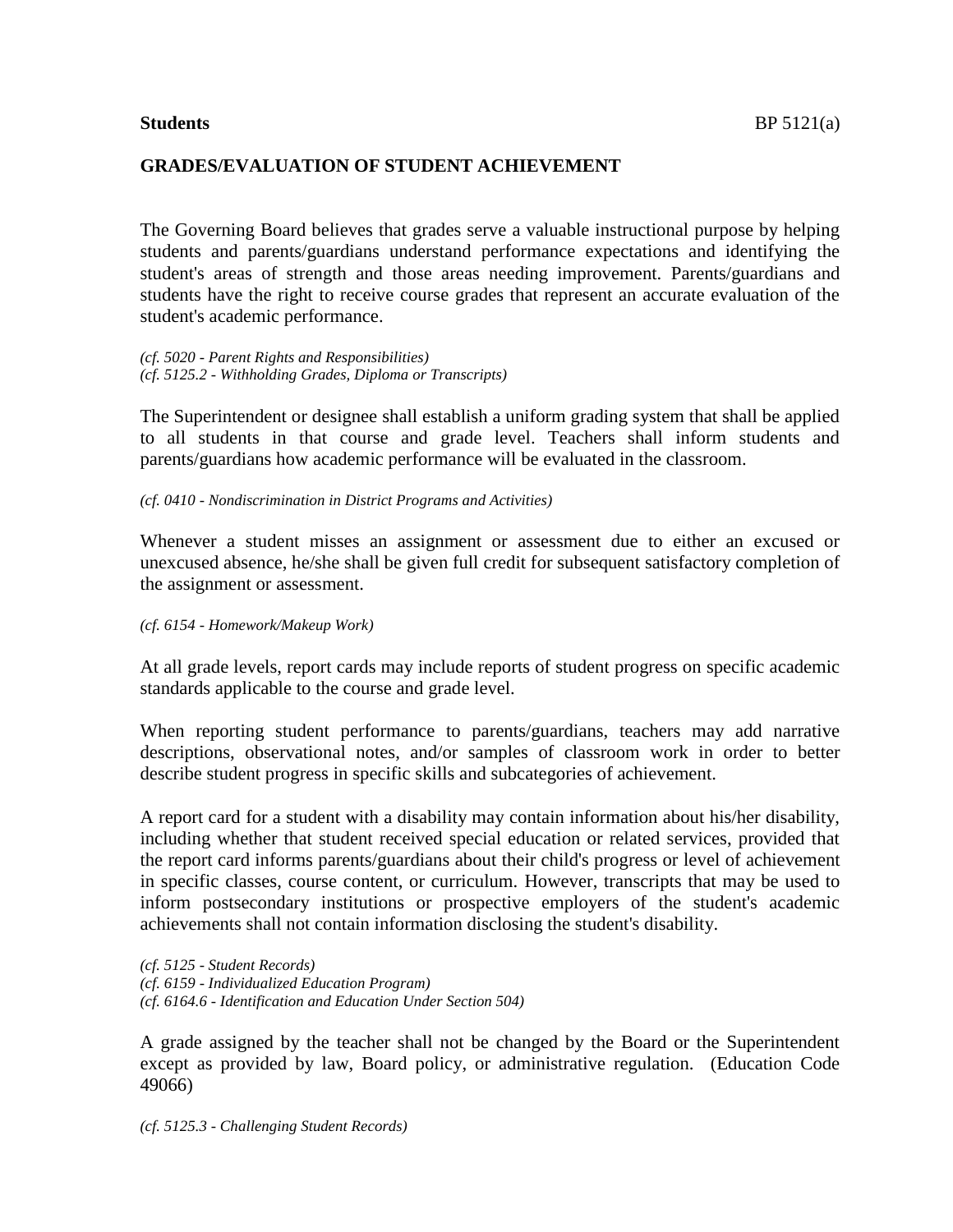The Superintendent or designee shall determine the methodology to be used in calculating students' grade point average (GPA), including the courses to be included within the GPA and whether extra grade weighting shall be applied to Advanced Placement, International Baccalaureate, honors, and/or concurrent postsecondary courses.

*(cf. 6141.4 - International Baccalaureate Program) (cf. 6141.5 - Advanced Placement) (cf. 6172 - Gifted and Talented Student Program)*

*(cf. 6172.1 - Concurrent Enrollment in College Classes)*

*Legal Reference: (see next page)*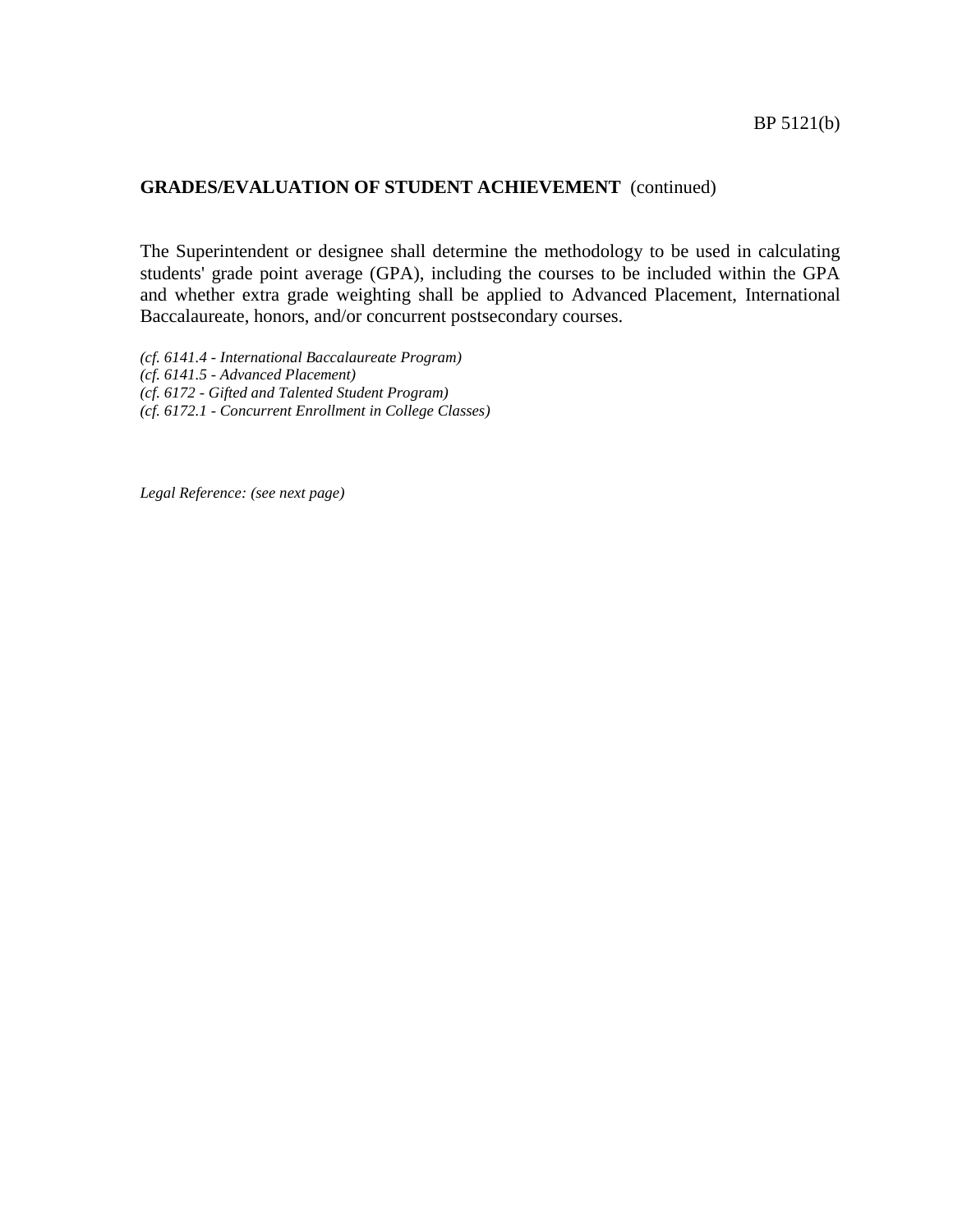*Legal Reference:*

*EDUCATION CODE 48070 Promotion and retention 48205 Excused absences 48800-48802 Enrollment of gifted students in community college 48904-48904.3 Withholding grades, diplomas, or transcripts 49066 Grades; finalization; physical education class 49067 Mandated regulations regarding student's achievement 49069.5 Students in foster care, grades and credits 51242 Exemption from physical education based on participation in interscholastic athletics 69432.9 Cal Grant program; notification of grade point average 76000-76002 Enrollment in community college CODE OF REGULATIONS, TITLE 5 10060 Criteria for reporting physical education achievement, high schools 30008 Definition of high school grade point average for student aid eligibility UNITED STATES CODE, TITLE 20 1232g Family Education Rights and Privacy Act (FERPA) CODE OF FEDERAL REGULATIONS, TITLE 34 99.1-99.67 Family Educational Rights and Privacy Act COURT DECISIONS Owasso Independent School District v. Falvo, (2002) 534 U.S. 426 Las Virgenes Educators Association v. Las Virgenes Unified School District, (2001) 86 Cal.App.4th 1 Swany v. San Ramon Valley Unified School District, (1989) 720 F.Supp. 764 Johnson v. Santa Monica-Malibu Unified School District Board of Education, (1986) 179 Cal.App.3d 593*

*Management Resources:*

*CSBA PUBLICATIONS*

*Research-Supported Strategies to Improve the Accuracy and Fairness of Grades, Governance Brief, July 2016*

*U.S. DEPARTMENT OF EDUCATION OFFICE FOR CIVIL RIGHTS CORRESPONDENCE Report Cards and Transcripts for Students with Disabilities, October 17, 2008 WEB SITES*

*CSBA: http://www.csba.org California Department of Education: http://www.cde.ca.gov California Student Aid Commission: http://www.csac.ca.gov*

*U.S. Department of Education, Office for Civil Rights: http://www.ed.gov/about/offices/list/ocr*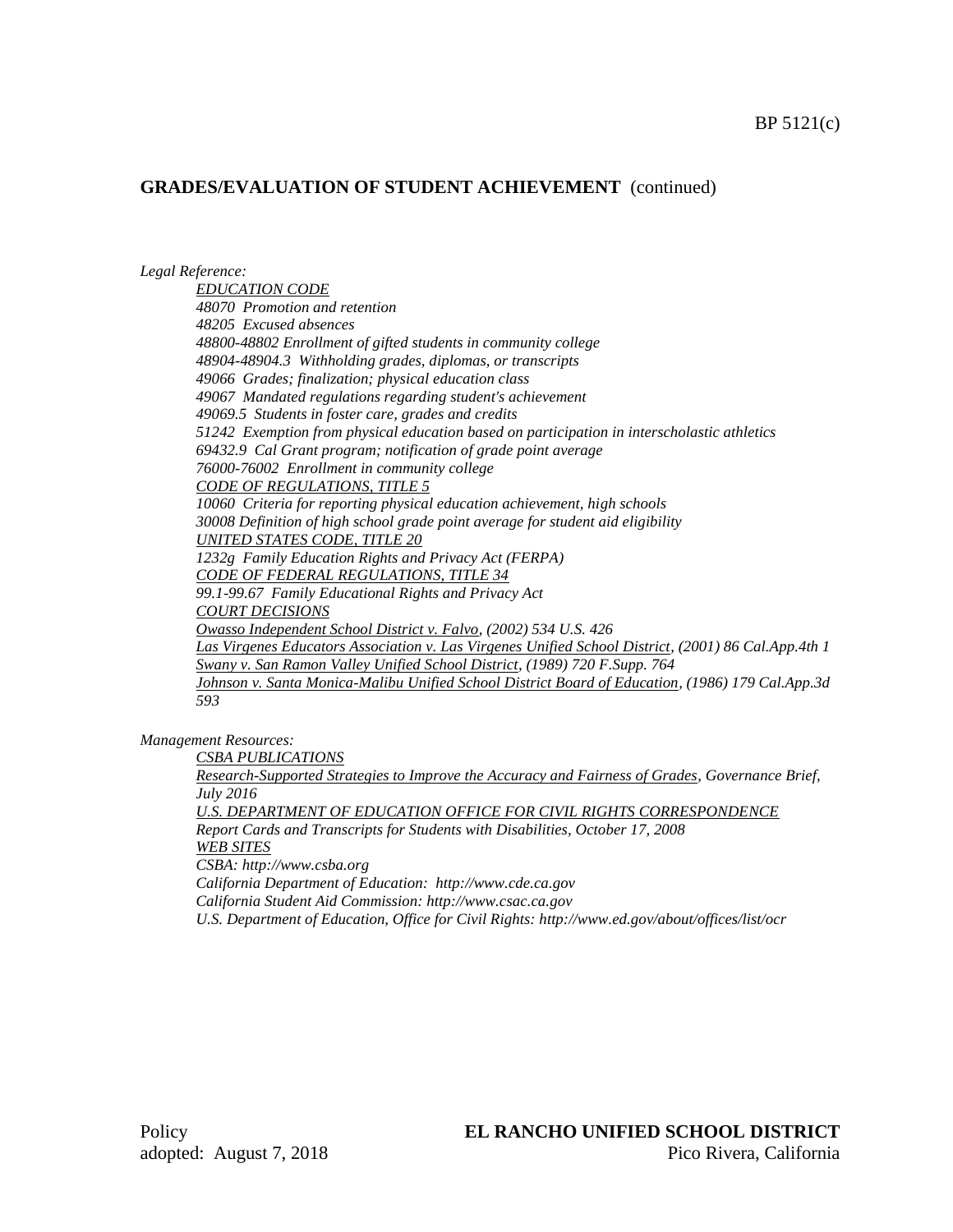### **GRADES/EVALUATION OF STUDENT ACHIEVEMENT**

The Superintendent or designee shall inform teachers of the district's policy regarding grading, including expectations that grades shall be based on factors that directly measure students' knowledge and skills in the content area and shall not include nonacademic factors.

Report cards displaying students' grades in each subject or course shall be distributed to parents/guardians at the end of each grading period. Parents/guardians shall be offered an opportunity to meet with their child's teacher(s) to discuss the grades and strategies to improve their child's performance.

*(cf. 6020 - Parent Involvement)*

Whenever it becomes evident to a teacher that a student is in danger of failing a course, the teacher shall arrange a conference with the student's parent/guardian or send the parent/guardian a written report. (Education Code 49067)

*(cf. 5123 - Promotion/Acceleration/Retention)*

For each student in grades 9-12, the Superintendent or designee shall maintain a transcript recording the courses taken, the term that each course was taken, credits earned, final grades, and date of graduation.

*(cf. 5125 - Student Records) (cf. 6146.1 - High School Graduation Requirements)*

### **Grades for Academic Performance**

For grades K-3, students' level of progress for each grading period shall be reported as follows:

- O Outstanding
- S Satisfactory
- N Needs Improvement

For grades 4-12, grades for academic performance shall be reported for each grading period as follows:

| $(90-100\%)$ | <b>Outstanding Achievement</b>   | 4.0 grade points |
|--------------|----------------------------------|------------------|
| $(80-89%)$   | Above Average Achievement        | 3.0 grade points |
| $(70-79%)$   | <b>Average Achievement</b>       | 2.0 grade points |
| $(60-69%)$   | <b>Below Average Achievement</b> | 1.0 grade points |
| $(0-59\%)$   | Little or No Achievement         | 0 grade points   |
|              | Incomplete                       | 0 grade points   |
|              |                                  |                  |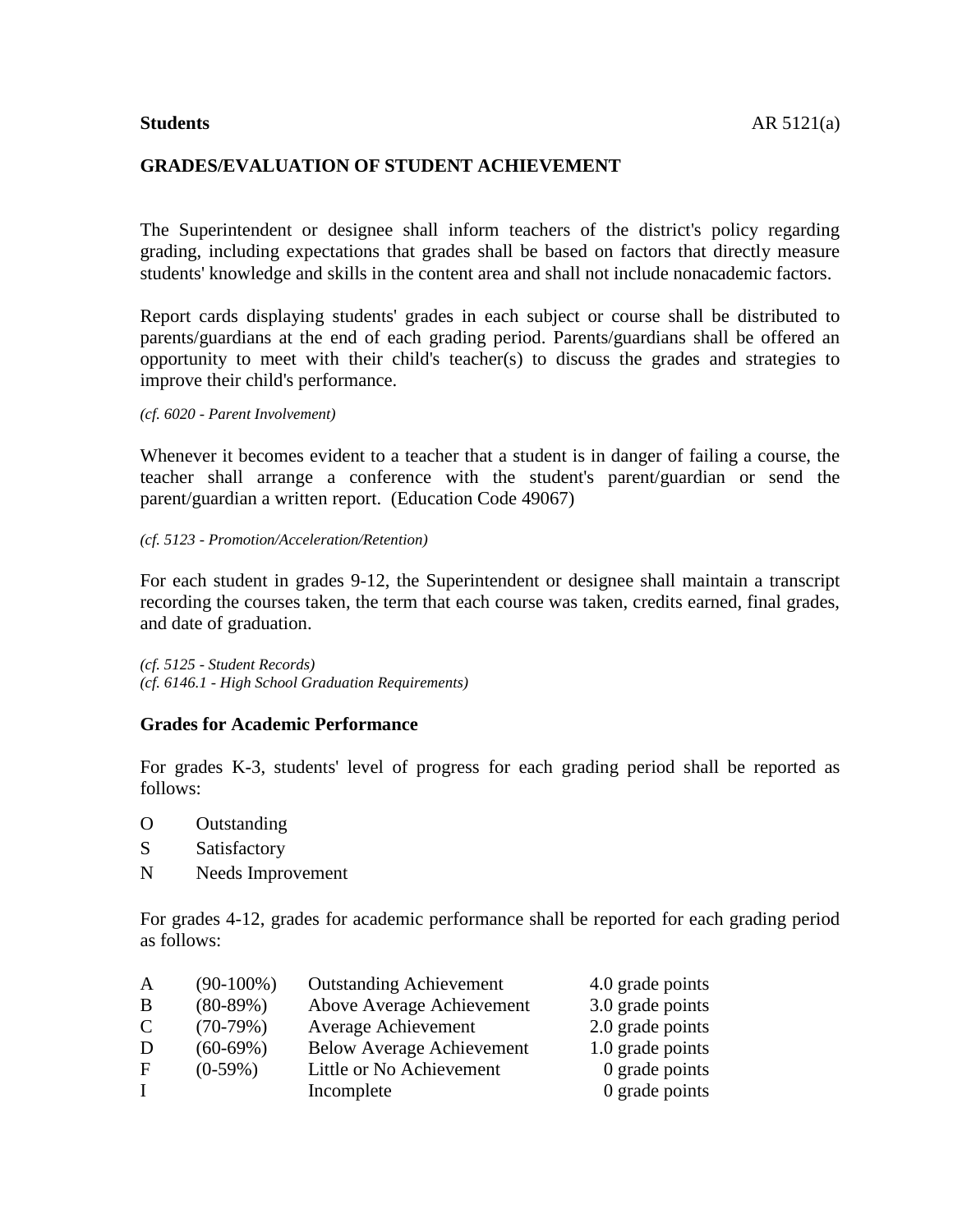An Incomplete shall be given only when a student's work is not finished by the end of the grading period because of illness or other excused absence. If not made up within six weeks, the Incomplete shall become an F.

Because of the more rigorous nature of Advanced Placement, International Baccalaureate, honors, and concurrent postsecondary courses, students receiving a grade of A, B, or C in those courses shall receive extra grade weighting as follows:

| A           | $(90-100\%)$ | <b>Outstanding Achievement</b> | 5.0 grade points |
|-------------|--------------|--------------------------------|------------------|
| B           | $(80-89%)$   | Above Average Achievement      | 4.0 grade points |
| $\mathbf C$ | $(70-79%)$   | Average Achievement            | 3.0 grade points |

*(cf. 6141.4 - International Baccalaureate Program) (cf. 6141.5 - Advanced Placement) (cf. 6172 - Gifted and Talented Student Program) (cf. 6172.1 - Concurrent Enrollment in College Classes)*

### **Grades for Physical Education**

No grade of a student participating in a physical education class may be adversely affected due to the fact that the student, because of circumstances beyond his/her control, does not wear standardized physical education apparel. (Education Code 49066)

*(cf. 6142.7 - Physical Education and Activity)*

Student performance in high school physical education courses shall be based upon evaluation of the student's individual progress, attainment of goals in each instructional area, tests designed to determine skill and knowledge, and physical performance tests. (5 CCR 10060)

High school students using interscholastic athletic participation to fulfill physical education requirements, as authorized by Education Code 51242, may be graded on this participation provided a teacher credentialed to teach physical education supervises this participation and assigns the grade.

*(cf. 6145.2 - Athletic Competition)*

### **Grades for College Courses**

When the district has approved a student to receive district credit for coursework completed at a community college or four-year college, he/she shall receive the same letter grade as is granted by the college.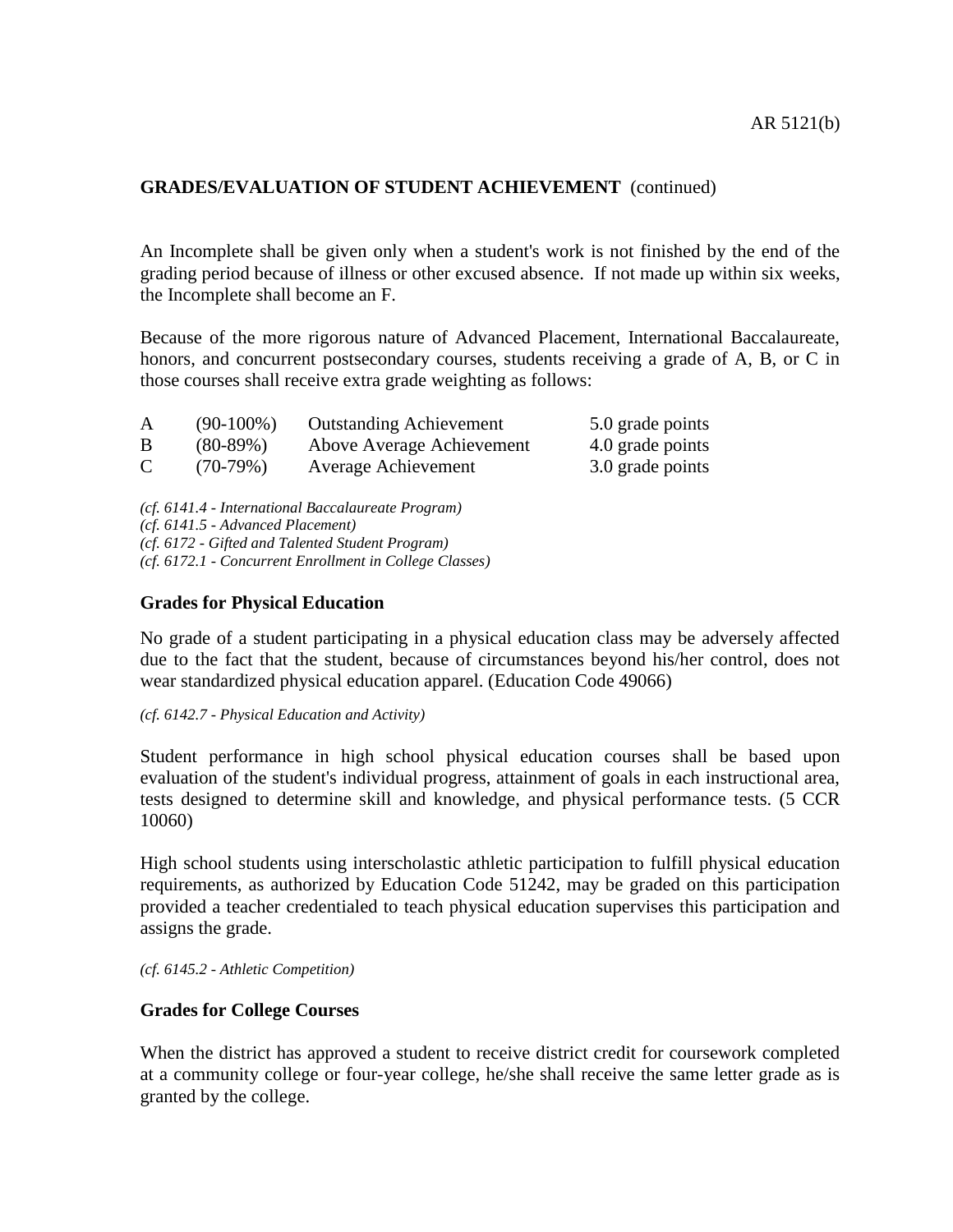## **Grades for Citizenship and Work Habits**

Any grades assigned for citizenship or work habits, such as effort or study skills, shall be reported as follows:

- O Outstanding
- S Satisfactory
- N Needs Improvement

# **Pass/Fail Grading**

The Superintendent or designee may identify courses or programs for which students may, with parent/guardian permission, elect to earn a Pass or Fail grade instead of a letter grade.

Students who receive a Pass grade shall acquire the appropriate semester units of credit for the course. The grade shall not be counted in determining class rank, honors list, or membership in the California Scholarship Federation. Students who receive a Fail grade shall not receive credit for taking the course.

### **Peer Grading**

At their discretion, teachers may use peer grading of student tests, papers, and assignments as appropriate to reinforce lessons.

### **Repeating Classes**

With the approval of the principal or designee, a student may repeat a course in order to raise his/her grade. Both grades received shall be entered on the student's transcript, but the student shall receive credit only once for taking the course. The highest grade received shall be used in determining the student's overall grade point average (GPA).

### **Withdrawal from Classes**

A student who drops a course during the first six weeks of the grading period may do so without any entry on his/her permanent record card. A student who drops a course after the first six weeks of the grading period shall receive an F grade on his/her permanent record, unless otherwise decided by the principal or designee because of extenuating circumstances.

## **Effect of Absences on Grades**

Teachers who choose to withhold class credit because of excessive unexcused absences shall so inform students and parents/guardians of such a possibility at the beginning of the school year or semester. When a student reaches the number of unexcused absences defined as